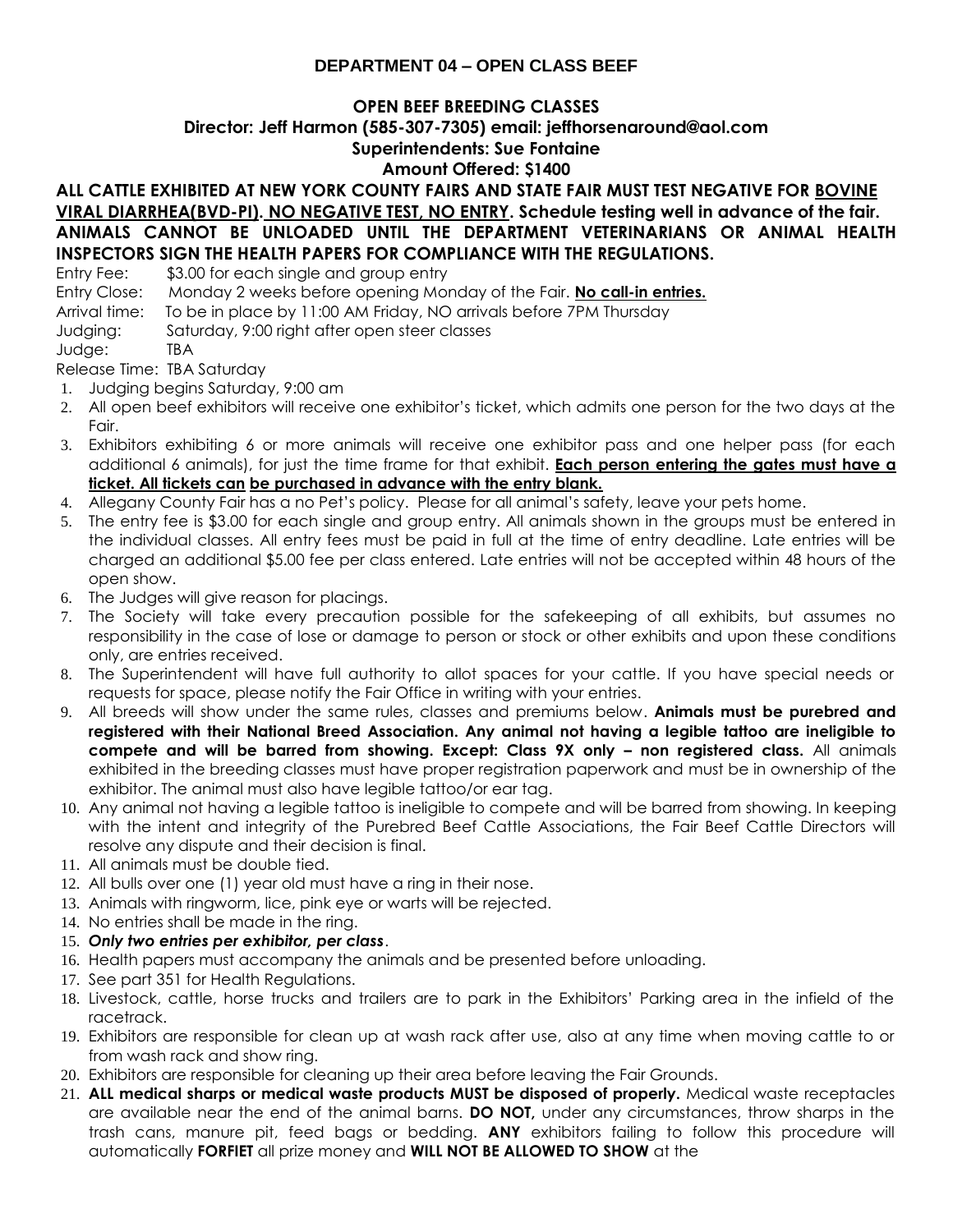**Allegany County Fair for THREE CONSECUTIVE YEARS.** There will be **ZERO** tolerance for such offense.

|                               | <b>BASE DATES</b>                                                   |
|-------------------------------|---------------------------------------------------------------------|
| Junior Heifer calf            | Born on or after January 1 of current year                          |
| Senior Heifer calf            | Born between September 1 & December 31 of preceding year            |
| Late Summer Yearling Heifer   | Born July 1 to August 31 of preceding year                          |
| Summer Yearling Heifer        | Born between May 1 & June 30 of preceding year                      |
| Spring Yearling Heifer        | Born between March 1 & April 30 of preceding year                   |
| <b>Junior Yearling Heifer</b> | Born between January 1 & last day of February of preceding year     |
| Senior Yearling Heifer        | Born between September 1, 2 years ago & December 31, 2 years ago    |
| Two-Year-Old Cow w/           | Born between January 1 & August 31, 2 years ago                     |
| natural calf                  |                                                                     |
| Cow/Calf-three years old      | Born between January 1 & July 31 3 years ago                        |
| and older with natural calf   |                                                                     |
| Junior Bull calf              | Born on or after January 1 of current year                          |
| Senior Bull calf              | Born 9/1 to 12/31 of preceding year                                 |
| Yearling Bull                 | Born between January 1 & Aug 31 of preceding year                   |
| Two-Year-Old Bull             | Born between January 1, 2 years ago but not yet 3 years old by Fair |

**Cow and calf class:** shall consist of Cow with natural calf at side, born after January 1 of current year. **Calf must have papers.**

The Superintendent or Clerk will check registration papers (in ring) in all group classes.

**Breeder's Special** – two head, any age, either sex, shown in above classes, bred and owned or co-owned by the exhibitor. Exhibitor limited to one entry.

**Get of Sire:** – 3 animals by the same sire, either or both sexes represented, shown in above classes.

PREMIER EXHIBITOR award will be computed by the following point system: 3 pts. for 1st place; 2 pts. for 2nd place; 1 pt. for 3rd place; 3 pts. for Grand Champions; 2 pts. for Reserve Grand Champions; 0 pts. for Divisional Champions & Reserve Champions. Tie breaker: Exhibitor with the most points won by animals bred and owned in individual classes.

**Produce of Dam** to consist of 2 animals, any age, either sex, the produce of one cow.

**GRAND CHAMPION FEMALES** FROM EACH SECTION (BREED) WILL BE ASKED TO COME BACK INTO THE RING TO COMPETE FOR THE TITLE OF **SUPREME CHAMPION FEMALE.**

**GRAND CHAMPION BULLS** FROM EACH SECTON (BREED) WILL BE ASKED TO COME BACK INTO THE RING TO COMPETE FOR THE TITLE OF **SUPREME CHAMPION BULL.**

CLASSES: Start all class with number for the breed. Follow by class number (ex. Angus Jr. Heifer\_-\_1-01; Charolais Jr. Heifer – 2-01) **Angus, 1; Charolais, 2; Hereford, 3; Limousin, 4; Santa Gertrudis, 5; Shorthorn, 6; Simmental, 7; Crossbreeds, 8; Commercial Steers, 9; Other Breeds, 10**

#### **PREMIUM CODES**

 $$B$  (Breeding Classes) = \$20, 18, 16, 14, 12, 10, R = Ribbons, CR = Champion/Reserve Champ Rosettes

|       | .                                                          |     |    |  |  |
|-------|------------------------------------------------------------|-----|----|--|--|
| $-01$ | Junior Heifer calf born Jan 1 or after current year        | \$Β | 6R |  |  |
| $-02$ | Senior Heifer, 9/1/ to 12/31 of preceding year             | \$B | 6R |  |  |
| $-03$ | <b>CHAMPION HEIFER CALF</b>                                |     | CR |  |  |
| $-04$ | RESERVE CHAMPION HEIFER CALF                               |     | CR |  |  |
| $-05$ | Late Summer Yearling Heifer, 7/1/to 8/31 of preceding year | \$Β | 6R |  |  |
| $-06$ | Summer Yearling Heifer, 5/1/ to 6/30 of preceding year     | \$Β | 6R |  |  |
| $-07$ | Spring Yearling Heifer, 3/1 to 4/30 of preceding year      | \$Β | 6R |  |  |
| $-08$ | Junior Yearling Heifer, 1/1 to 2/29 of preceding year      | \$Β | 6R |  |  |
| $-09$ | Senior Yearling Heifer, 9/1 to 12/31 of 2 years ago        | \$Β | 6R |  |  |

### **Heifer Classes**